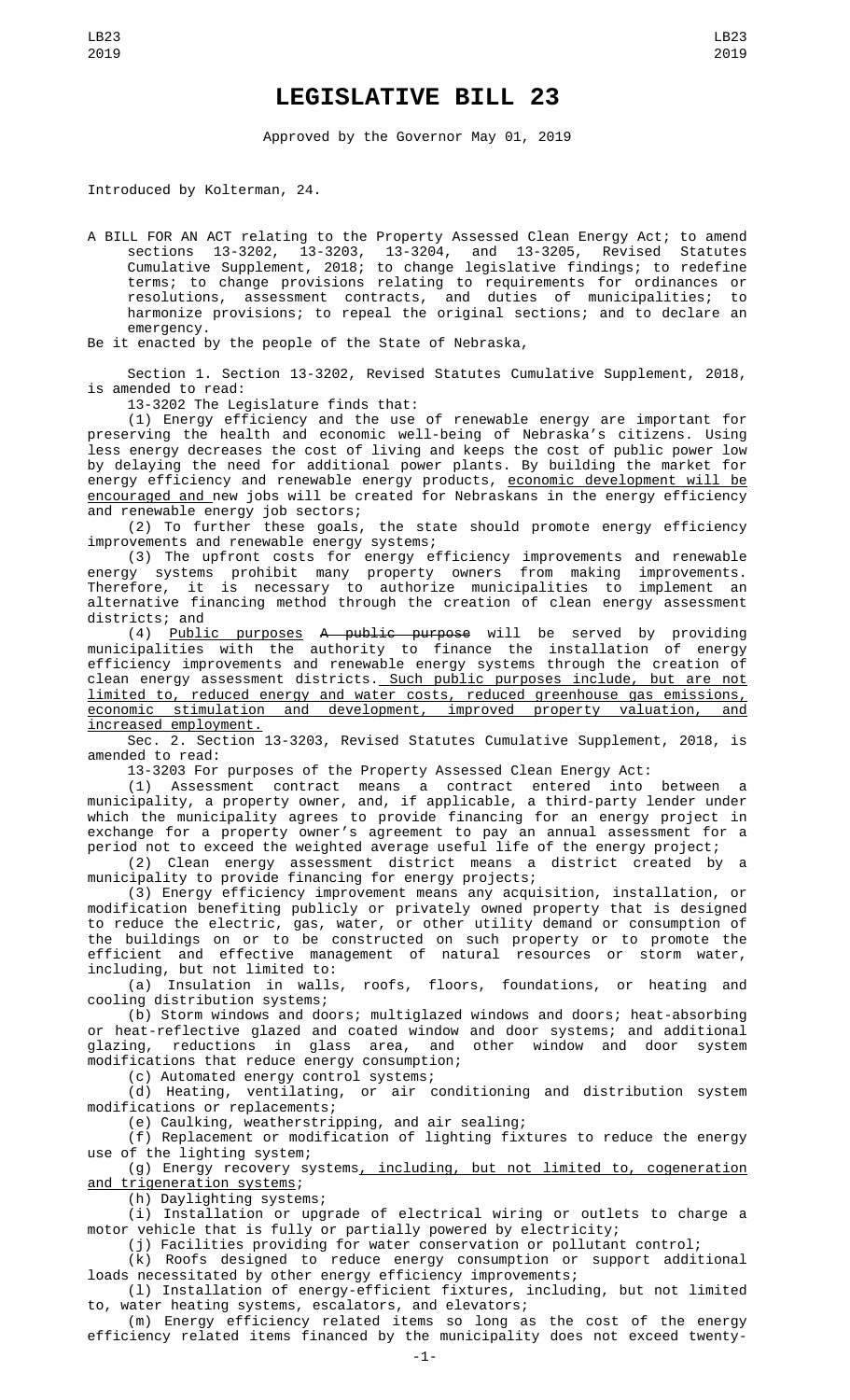(n) Any other installation or modification of equipment, devices, or materials approved as a utility cost-saving measure by the municipality;

(4) Energy efficiency related item means any repair, replacement, improvement, or modification to real property that is necessary or desirable in conjunction with an energy efficiency improvement, including, but not limited to, structural support improvements and the repair or replacement of any building components, paved surfaces, or fixtures disrupted or altered by the installation of an energy efficiency improvement;

(5) Energy project means the installation or modification of an energy efficiency improvement or the acquisition, installation, or improvement of a renewable energy system;

(6) Municipality means any county, city, or village in this state;

(7) Qualifying property means any of the following types of property located within a municipality:

(a) Agricultural property;

including multifamily residential property (b) Commercial property, including<br>comprised of more than four dwelling units;

(c) Industrial property; or

(d) Single-family residential property, which may include up to four dwelling units;

(8)(a) Renewable energy resource means a resource that naturally replenishes over time and that minimizes the output of toxic material in the conversion to energy. Renewable energy resource includes, but is not limited to, the following:

(i) Nonhazardous biomass;

(ii) Solar and solar thermal energy;

(iii) Wind energy;

(iv) Geothermal energy;

 $(v)$  Methane gas captured from a landfill or elsewhere; and

(vi) Photovoltaic systems; and

(vii) Cogeneration and trigeneration systems; and

(b) Renewable energy resource does not include petroleum, nuclear power, natural gas, coal, or hazardous biomass; and

(9) Renewable energy system means a fixture, product, device, or interacting group of fixtures, products, or devices on the customer's side of the meter that uses one or more renewable energy resources to generate electricity. Renewable energy system includes a biomass stove but does not include an incinerator.

Sec. 3. Section 13-3204, Revised Statutes Cumulative Supplement, 2018, is amended to read:

13-3204 (1) Pursuant to the procedures provided in this section, a municipality may, from time to time, create one or more clean energy assessment districts. Such districts may be separate, overlapping, or coterminous and may be created anywhere within the municipality or its extraterritorial zoning jurisdiction, except that a county shall not create a district that includes any area within the corporate boundaries or extraterritorial zoning jurisdiction of any city or village located in whole or in part within such county. The governing body of the municipality shall be the governing body for any district so created.

(2) Prior to creating any clean energy assessment district, the municipality shall hold a public hearing at which the public may comment on the creation of such district. Notice of the public hearing shall be given by publication in a legal newspaper in or of general circulation in the municipality at least ten days prior to the hearing.

(3) After the public hearing, the municipality may create a clean energy assessment district by ordinance or, for counties, by resolution. The ordinance or resolution shall include:

(a) A finding that the financing of energy projects is a valid public purpose;

(b) A contract form to be used for assessment contracts between the municipality, the owner of the qualifying property, and, if applicable, a third-party lender governing the terms and conditions of financing and annual assessments;

(c) Identification of an official authorized to enter into assessment contracts on behalf of the municipality;

(d) An application process and eligibility requirements for financing energy projects;

(e) An explanation of how annual assessments will be made and collected;

(f) For energy projects involving residential property, a requirement that any interest rate on assessment installments must be a fixed rate;

(g) For energy projects involving residential property, a requirement that the repayment period for assessments must be according to a fixed repayment schedule;

(h) Information regarding the following, to the extent known, or procedures to determine the following in the future:

(i) Provisions for an adequate debt service reserve fund created under section 13-3209, if applicable;

(ii) Provisions for an adequate loss reserve fund created under section 13-3208; and

(iii) Any application, administration, or other program fees to be charged to owners participating in the program that will be used to finance costs incurred by the municipality as a result of the program;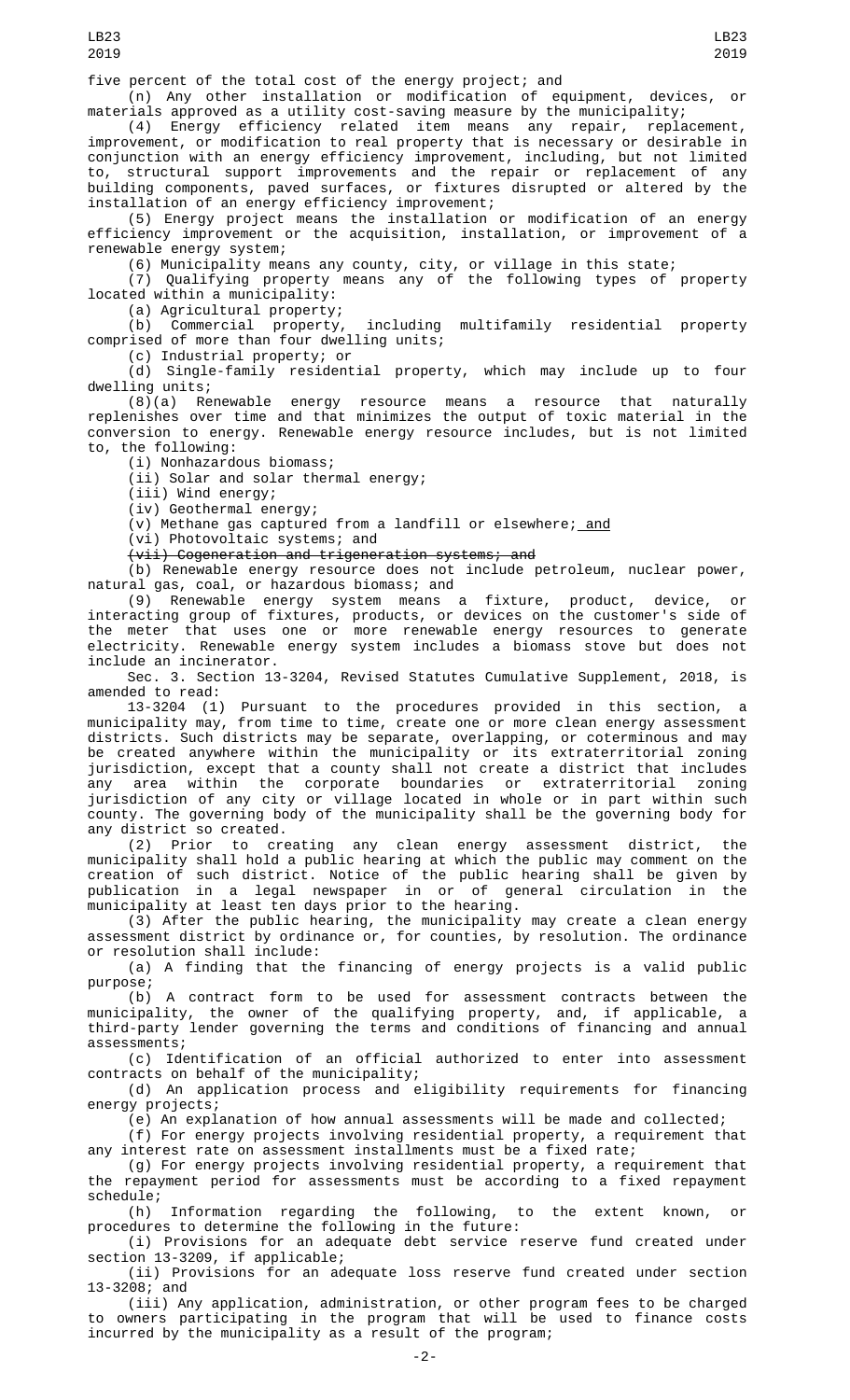(i) A requirement that the term of the annual assessments not exceed the weighted average useful life of the energy project paid for by the annual assessments;

(j) A requirement that any energy efficiency improvement that is not permanently affixed to the qualifying property upon which an annual assessment is imposed to repay the cost of such energy efficiency improvement must be conveyed with the qualifying property if a transfer of ownership of the qualifying property occurs;

(k) A requirement that, prior to the effective date of any contract that binds the purchaser to purchase qualifying property upon which an annual assessment is imposed, the owner shall provide notice to the purchaser that the purchaser assumes responsibility for payment of the annual assessment as provided in subdivision (3)(d) of section 13-3205;

(l) Provisions for marketing and participant education;

(m) A requirement that <del>after the energy project is completed,</del> the municipality <del>shall</del> obtain verification that the renewable energy system or energy efficiency improvement was properly installed and is operating as intended; and

(n) A requirement that the clean energy assessment district, with respect to single-family residential property, comply with the Property Assessed Clean Energy Act and with directives or guidelines issued by the Federal Housing Administration and the Federal Housing Finance Agency on or after January 1, 2016, relating to property assessed clean energy financing.

Sec. 4. Section 13-3205, Revised Statutes Cumulative Supplement, 2018, is amended to read:

13-3205 (1) After passage of an ordinance or resolution under section 13-3204, a municipality may enter into an assessment contract with the record owner of qualifying property within a clean energy assessment district and, if applicable, with a third-party lender to finance an energy project on the qualifying property. The costs financed under the assessment contract may include the cost of materials and labor necessary for installation, permit fees, inspection fees, application and administrative fees, bank fees, and all other fees <del>that may be</del> incurred by the owner pursuant to the installation. The assessment contract shall provide for the repayment of all such costs through annual assessments upon the qualifying property benefited by the energy project. A municipality may not impose an annual assessment under the Property Assessed Clean Energy Act unless such annual assessment is part of an assessment contract entered into under this section.

(2) Before entering into an assessment contract with an owner and, if applicable, a third-party lender under this section, the municipality shall verify:

(a) In all cases involving qualifying property other than single-family residential property, that the owner has obtained an acknowledged and verified written consent and subordination agreement executed by each mortgage holder or trust deed beneficiary stating that the mortgagee or beneficiary consents to the imposition of the annual assessment and that the priority of the mortgage or trust deed is subordinated to the PACE lien established in section 13-3206. The consent and subordination agreement shall be in a form and substance acceptable to each mortgagee or beneficiary and shall be recorded in the office of the register of deeds of the county in which the qualifying property is located;

(b) That there are no delinquent taxes, special assessments, water or sewer charges, or any other assessments levied on the qualifying property; that there are no involuntary liens, including, but not limited to, construction liens, on the qualifying property; and that the owner of the qualifying property is current on all debt secured by a mortgage or trust deed encumbering or otherwise securing the qualifying property;

(c) That there are no delinquent annual assessments on the qualifying property which were imposed to pay for a different energy project under the Property Assessed Clean Energy Act; and

(d) That there are sufficient resources to complete the energy project and that the energy project creates an estimated economic benefit, including, but not limited to, energy <u>and water c</u>ost savings, maintenance cost savings, and other property operating savings expected <del>from the energy project</del> during the financing period, <u>which </u>is equal to or greater than the principal cost of the energy project. The estimated economic benefit may be derived from federal, state, or third-party engineer certifications or from standards of energy or water savings associated with a particular energy efficiency improvement or set of energy efficiency improvements. A municipality may waive the requirements of<br>this subdivision upon request of the owner of the qualifying property, and, if this subdivision upon request of the owner of the qualifying property, and, such request is denied, the owner may appeal the denial as provided by the ordinance or resolution adopted pursuant to section 13-3204 or as otherwise provided by local ordinance or resolution.

(3) Upon completion of the verifications required under subsection (2) of this section, an assessment contract may be executed by the municipality, the owner of the qualifying property, and, if applicable, a third-party lender and shall provide:

(a) A description of the energy project, including the estimated cost of the energy project and a description of the estimated savings prepared in accordance with standards acceptable to the municipality;

(b) A mechanism for:

(i) Verifying the final costs of the energy project upon its completion; and